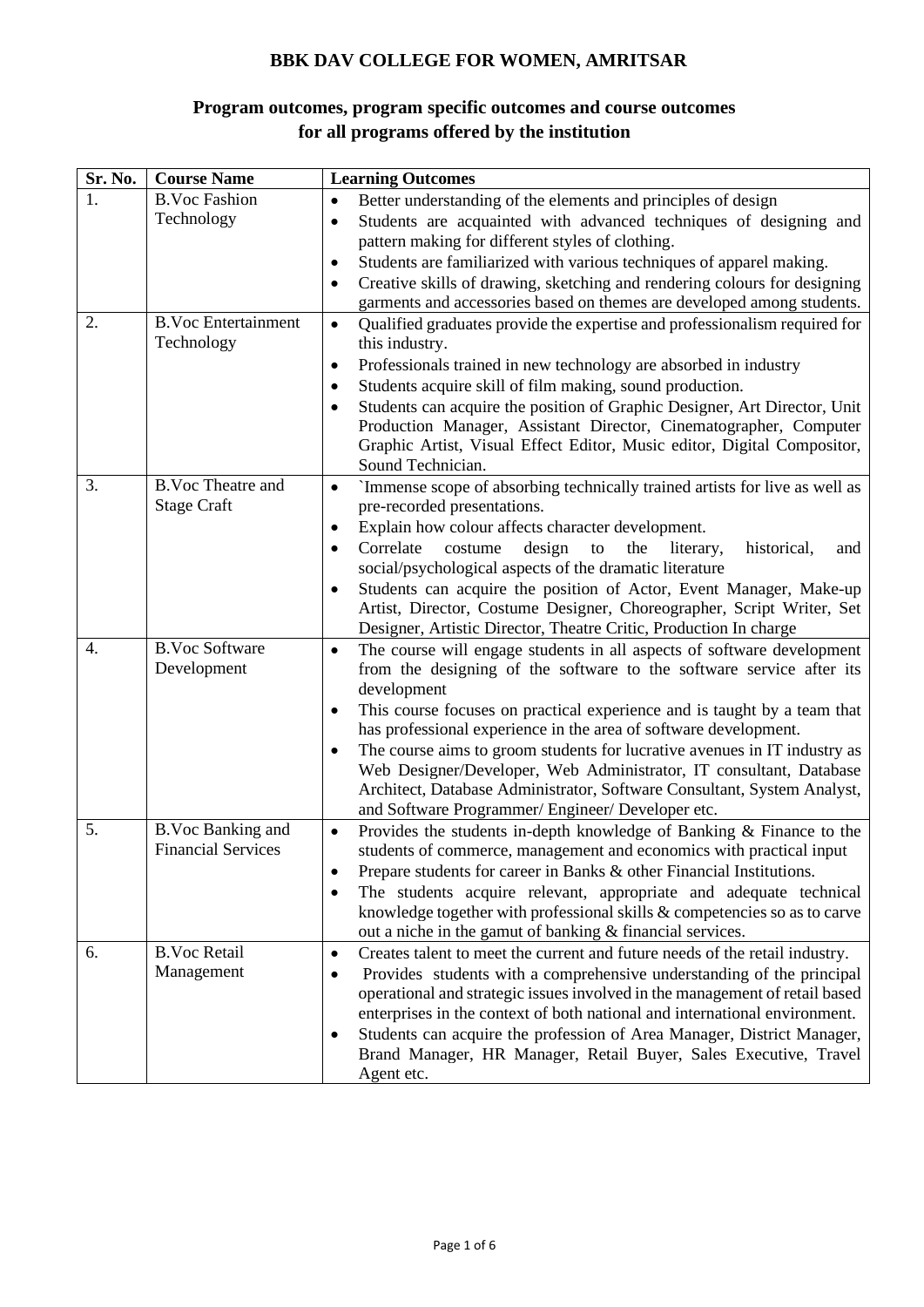| Sr. No. | <b>Course Name</b>                                          | <b>Learning Outcomes</b>                                                                                                                                                                                                                                                                                                                                                                                                                                                                                                                                                                                                                                                                                                                       |
|---------|-------------------------------------------------------------|------------------------------------------------------------------------------------------------------------------------------------------------------------------------------------------------------------------------------------------------------------------------------------------------------------------------------------------------------------------------------------------------------------------------------------------------------------------------------------------------------------------------------------------------------------------------------------------------------------------------------------------------------------------------------------------------------------------------------------------------|
| 7.      | <b>B.Voc Beauty and</b>                                     | Provides integrated knowledge to maintain inner health<br>$\bullet$                                                                                                                                                                                                                                                                                                                                                                                                                                                                                                                                                                                                                                                                            |
|         | Fitness                                                     | Enhances external beauty through various professional therapies and<br>$\bullet$<br>makeover skills.                                                                                                                                                                                                                                                                                                                                                                                                                                                                                                                                                                                                                                           |
|         |                                                             | Introduces students to Skin Anatomy, Care & Analyzing Technique, Skin<br>$\bullet$<br>Treatments, Sanitation, Sterilization, Hair Care, Professional Hair<br>Dressing & Makeup Skills, Yoga & Fitness and more.                                                                                                                                                                                                                                                                                                                                                                                                                                                                                                                                |
| 8.      | <b>Bachelor of Arts</b>                                     | Develops a comprehensive understanding of the theories and practice of<br>$\bullet$<br>language use.<br>Helps students demonstrate advanced critical thinking skills, inclusive of<br>$\bullet$<br>information literacy.                                                                                                                                                                                                                                                                                                                                                                                                                                                                                                                       |
|         |                                                             | Enables students communicate to diverse audiences in a variety of<br>$\bullet$<br>contexts and genres.<br>Prepares students for a wide range of writing-related careers.<br>٠<br>Enables them to use, analyze, and learn communication technologies.<br>٠                                                                                                                                                                                                                                                                                                                                                                                                                                                                                      |
|         |                                                             | Helps students develop exceptional textual, visual, and verbal<br>$\bullet$<br>communication abilities.                                                                                                                                                                                                                                                                                                                                                                                                                                                                                                                                                                                                                                        |
| 9.      | <b>BA Hons in English</b>                                   | Helps strengthen the students' linguistic capabilities through both<br>$\bullet$<br>theoretical lessons and practical sessions.<br>Introduces enrolled students to the political, social, cultural, economic,<br>$\bullet$<br>and intellectual backgrounds of various periods in the English literary<br>history.<br>Helps candidates specialize in their chosen area by means of this<br>$\bullet$<br>discipline.<br>Offers a deep insight into the world of literature and enables students<br>٠<br>critically appreciate major literary works in the field of literature.                                                                                                                                                                   |
| 10.     | <b>Bachelors</b> of<br>Journalism and Mass<br>Communication | Develops journalistic and research skills through practical work,<br>$\bullet$<br>assignments, project reports, seminars, and workshops and acquaints<br>students with advanced journalism and media practices.<br>Develop multi-tasking skills required in the dynamic multi-media and<br>$\bullet$<br>convergent environment.<br>Acquaints students with the need to maintain an even balance between<br>$\bullet$<br>practical, theoretical and conceptual aspects of media professions and lend<br>them a critical understanding of the communication package as a whole.<br>Offers appropriate grounding in the issues, ideas and challenges of 21st<br>century, thereby, broadening the world view of the future media<br>practitioners. |
| 11.     | B.Sc. (Medical)                                             | Enables students acquire knowledge regarding Botany, Zoology,<br>$\bullet$<br>Chemistry, Biotechnology, Fish and Fisheries.<br>Helps students define and explain major concepts in the biological<br>٠<br>sciences.<br>Helps students recognize the relationship between structure and function<br>٠<br>at all levels: molecular, cellular, and organismal.<br>Offers biotechnology as another fast growing field which is more<br>٠<br>applicable in Industries and Hospitals.                                                                                                                                                                                                                                                                |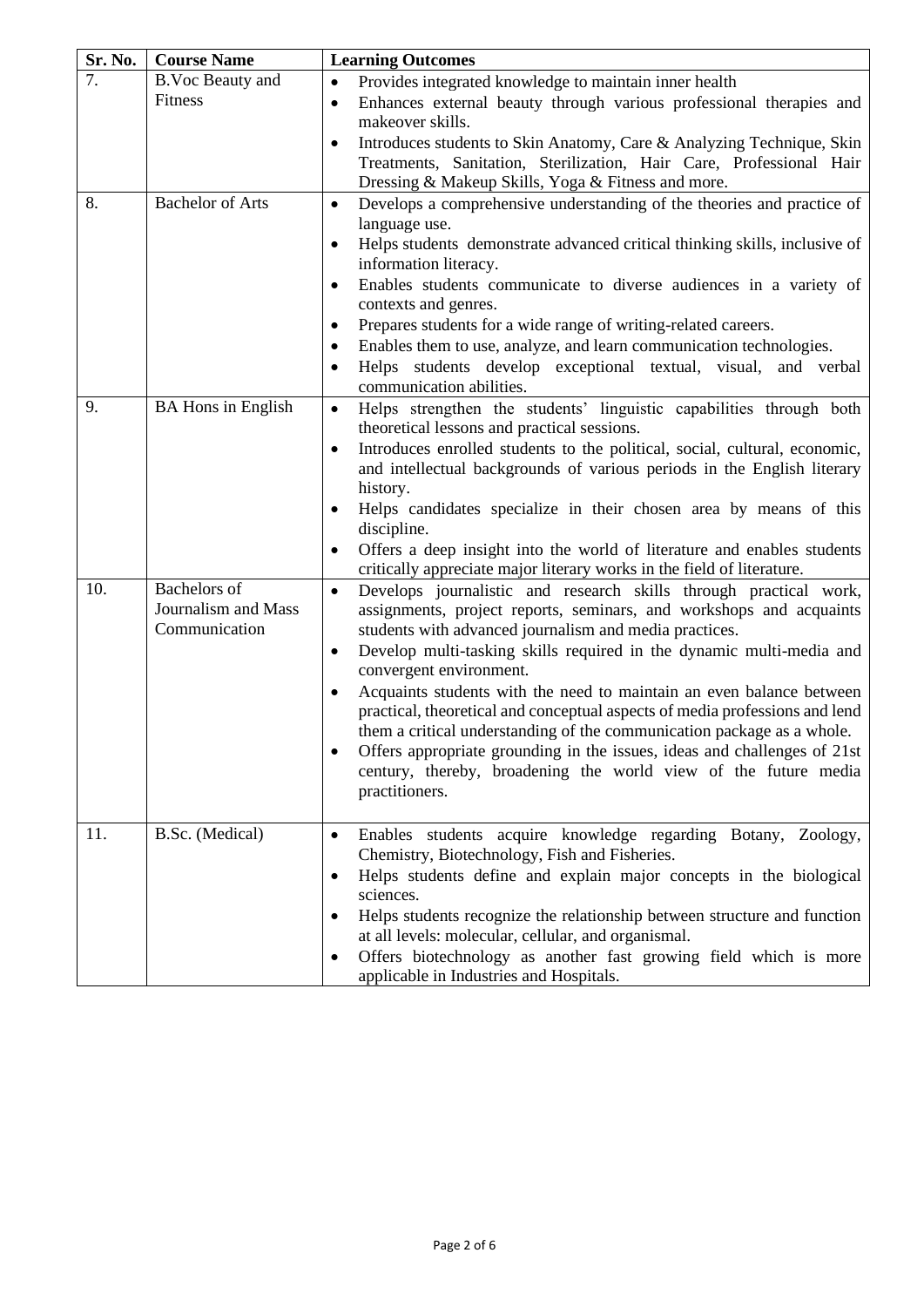| Sr. No. | <b>Course Name</b>    | <b>Learning Outcomes</b>                                                                                                                                |
|---------|-----------------------|---------------------------------------------------------------------------------------------------------------------------------------------------------|
| 12.     | B.Sc. (Non Medical)   | Introduces students with disciplines such as Chemistry, Physics,<br>$\bullet$                                                                           |
|         |                       | Geography and Mathematics.                                                                                                                              |
|         |                       | Enables students demonstrate scientific knowledge of the core physics<br>$\bullet$                                                                      |
|         |                       | principles in Mechanics, Electromagnetism, Modern Physics, and Optics.                                                                                  |
|         |                       | Helps them investigate and apply mathematical problems and solutions in<br>$\bullet$                                                                    |
|         |                       | a variety of contexts related to science, technology, business and industry,<br>and illustrate these solutions using symbolic, numeric, or graphical    |
|         |                       | methods.                                                                                                                                                |
|         |                       | The students acquire knowledge of Chemical Thermodynamics, Kinetics,<br>٠                                                                               |
|         |                       | Electrochemistry, Atomic Structure, Organic Chemistry, Spectroscopy                                                                                     |
|         |                       | and Skill in Industrial Chemistry.                                                                                                                      |
| 13.     | B.Sc. Biotechnology   | Helps students develop a firm foundation in the fundamentals of cell<br>$\bullet$                                                                       |
|         |                       | biology and cytogenetics                                                                                                                                |
|         |                       | Enable the students gain an insight into the metabolic processes associated<br>$\bullet$                                                                |
|         |                       | with the catabolism of carbohydrates, amino acids and lipids                                                                                            |
|         |                       | It offers major scope in key areas like stem cell techniques, DNA<br>٠                                                                                  |
|         |                       | Vaccines, Tissue Culture, Protein Engineering, Immunological Studies                                                                                    |
| 14.     | <b>BCA</b>            | and many more.                                                                                                                                          |
|         |                       | Provides a foundation of computing principles for effectively<br>$\bullet$<br>using/managing information systems and enterprise software.               |
|         |                       | Helps students analyze the requirements for system development and<br>٠                                                                                 |
|         |                       | exposes students to business software and information systems.                                                                                          |
|         |                       | Provides students with options to specialize in legacy application software,<br>$\bullet$                                                               |
|         |                       | system software or mobile applications.                                                                                                                 |
| 15.     | <b>BSc IT</b>         | Enables the graduates to become successful professional by demonstrating<br>$\bullet$                                                                   |
|         |                       | logical and analytical thinking abilities in the field of IT.                                                                                           |
|         |                       | Helps them communicate effectively in interdisciplinary environment,<br>$\bullet$                                                                       |
|         |                       | either independently or in team, and demonstrate scientific leadership in                                                                               |
|         |                       | academia and industry.<br>Enables them in lifelong learning and professional development through<br>$\bullet$                                           |
|         |                       | advanced degrees in information technology, discussion, and professional                                                                                |
|         |                       | studies.                                                                                                                                                |
| 16.     | <b>B.Sc. Computer</b> | Helps students learn communicating computing concepts and solutions to<br>$\bullet$                                                                     |
|         | Science               | bridge the gap between computing industry experts and business leaders                                                                                  |
|         |                       | to create and initiate innovation                                                                                                                       |
|         |                       | Enables students effectively utilize their knowledge of computing<br>$\bullet$                                                                          |
|         |                       | principles and mathematical theory to develop sustainable solutions to                                                                                  |
|         |                       | current and future computing problems.                                                                                                                  |
|         |                       | Exhibits their computing expertise within the computing community<br>$\bullet$<br>through corporate leadership, entrepreneurship, and advanced graduate |
|         |                       | study                                                                                                                                                   |
|         |                       | Develops and implements solution based systems and processes that<br>$\bullet$                                                                          |
|         |                       | address issues and improve existing systems within a computing based                                                                                    |
|         |                       | industry.                                                                                                                                               |
| 17.     | <b>B.Com</b>          | Helps students understand business and its role in society<br>$\bullet$                                                                                 |
|         |                       | Enables them have an understanding of Business ethics and CSR<br>٠                                                                                      |
|         |                       | Ensures the comprehension of the business environment its various<br>$\bullet$                                                                          |
|         |                       | dimensions                                                                                                                                              |
|         |                       | Familiarizes the students with technology integration in business and                                                                                   |
|         |                       | business research                                                                                                                                       |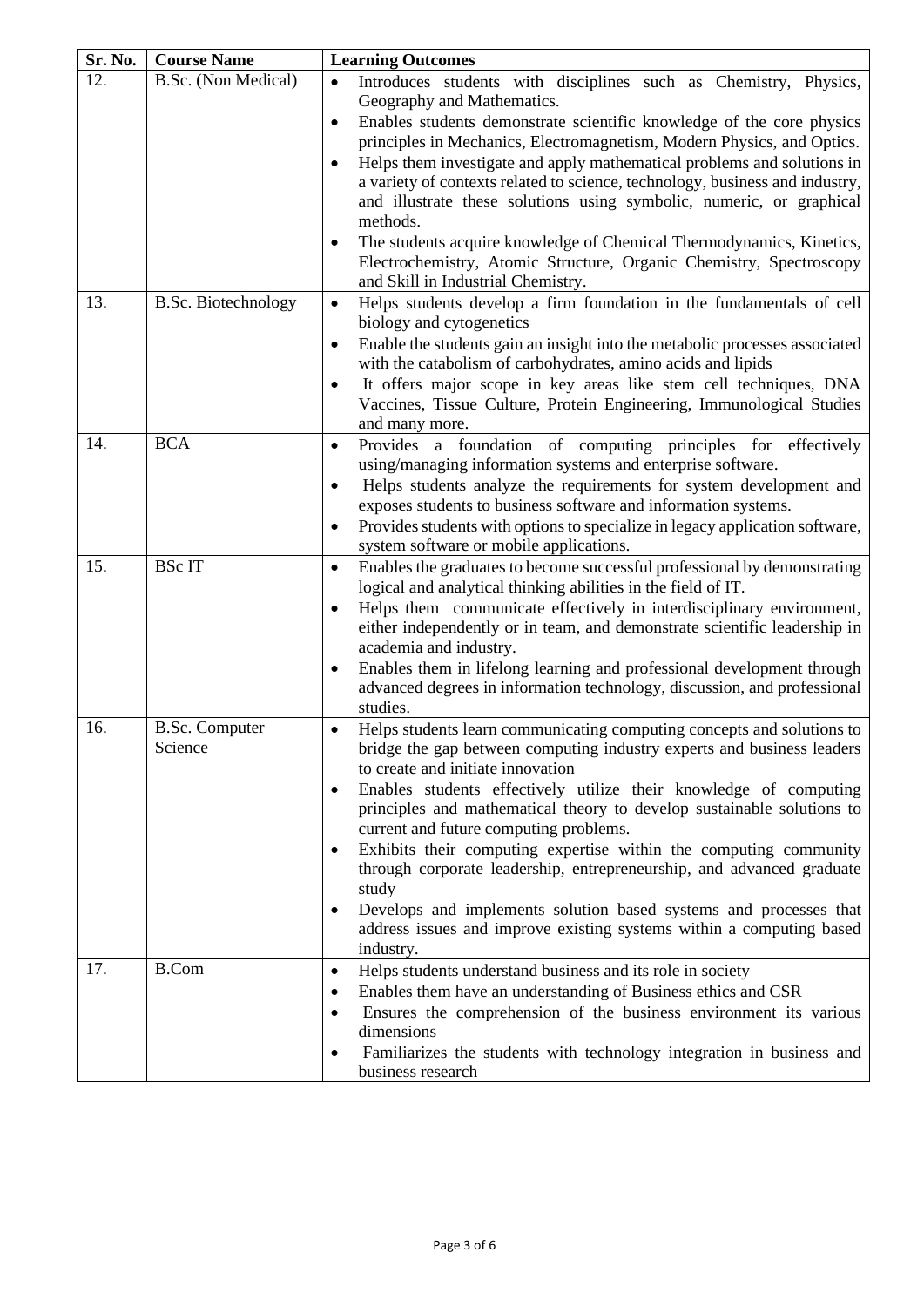| Sr. No. | <b>Course Name</b>          | <b>Learning Outcomes</b>                                                                                                                                                                                                                                                                                                                                                                                                                                                                                                                                                                                                                                                                                                                                                                                                                    |
|---------|-----------------------------|---------------------------------------------------------------------------------------------------------------------------------------------------------------------------------------------------------------------------------------------------------------------------------------------------------------------------------------------------------------------------------------------------------------------------------------------------------------------------------------------------------------------------------------------------------------------------------------------------------------------------------------------------------------------------------------------------------------------------------------------------------------------------------------------------------------------------------------------|
| 18.     | <b>BBA</b>                  | Development, the ability to comprehend economic development<br>$\bullet$<br>regularities and processes of the national economy and to explain them,<br>to take part in substantive discussions and to make decisions according to<br>changing circumstances;<br>Inculcates the ability to apply the knowledge gained in the entrepreneurial<br>٠<br>management according to the set operational and strategic aims, to follow<br>the implementation process, to make decisions and adjustments for the<br>optimization of operational and strategic activities;<br>Enables students carry out professional activity, to formulate, analyze<br>information, and problems and to find solutions in one's profession, using<br>the scientific approach;<br>Ability to act ethically and to understand responsibility for the professional<br>٠ |
| 19.     | <b>BSc.</b> Economics       | impact on the environment and society.<br>Helps students get clear perspectives about social sciences and the subject<br>$\bullet$<br>matter of Economics.<br>Helps students gain knowledge about fundamental of social science.<br>$\bullet$<br>Imparts the knowledge about impact of various budgetary practices on the<br>$\bullet$<br>activities of the economy and welfare of the citizens.<br>Enables them to make quantitative assessment and analysis of economic<br>٠<br>variables.                                                                                                                                                                                                                                                                                                                                                |
| 20.     | <b>Bachelor of Design</b>   | Helps students to launch their career in both established and emerging<br>$\bullet$<br>creative industries like exhibition design and event design, graphic and<br>interpretation design,<br>Imparts knowledge about furniture, industrial and wearables design,<br>$\bullet$<br>digital media design, interaction design and user experience design, co-<br>design, service design, and design management.<br>Offers opportunities for diverse career paths in future industries such as<br>design for health, food innovation, eco-tourism, social enterprise, and<br>future trend forecasting (design futurist).                                                                                                                                                                                                                         |
| 21.     | <b>B.</b> Design Multimedia | Offers the knowledge about the design for print and the web media.<br>$\bullet$<br>Helps students design software tools used by today's professionals.<br>$\bullet$<br>Enables them to understand the time-based art of moving image by making<br>$\bullet$<br>action or animated films.<br>Imparts knowledge about model, design, texture, animate, light, and<br>$\bullet$<br>render for 3D design.                                                                                                                                                                                                                                                                                                                                                                                                                                       |
| 22.     | <b>BFA Painting</b>         | Provides options to have good knowledge of painting and drawing<br>$\bullet$<br>Makes the students become capable of preserving the Indian cultural<br>٠<br>heritage.<br>Provides students the option to become drawing and painting teacher.<br>$\bullet$                                                                                                                                                                                                                                                                                                                                                                                                                                                                                                                                                                                  |
| 23.     | <b>BFA</b> Applied Art      | Provides students the option to have excellent career opportunities in the<br>$\bullet$<br>field of arts and culture.<br>Gives them the opportunity to become Teacher, Communication<br>٠<br>Specialist, Instructor, Graphics Designer, Visual Effects Supervisor etc.                                                                                                                                                                                                                                                                                                                                                                                                                                                                                                                                                                      |
| 24.     | <b>MA Fine Arts</b>         | Hone their creativity and skills with an aim to develop a distinct style<br>$\bullet$<br>Evaluate works of art in the context of various philosophical theories<br>٠<br>Decipher the evolving notions about modernity by appreciating and<br>٠<br>critically examining contemporary works.                                                                                                                                                                                                                                                                                                                                                                                                                                                                                                                                                  |
| 25.     | <b>MA</b> English           | Helps students develop a perspective on life.<br>$\bullet$<br>Enables them to critically appreciate major literary works in the field of<br>$\bullet$<br>literature.<br>Helps students improve their linguistic skills.                                                                                                                                                                                                                                                                                                                                                                                                                                                                                                                                                                                                                     |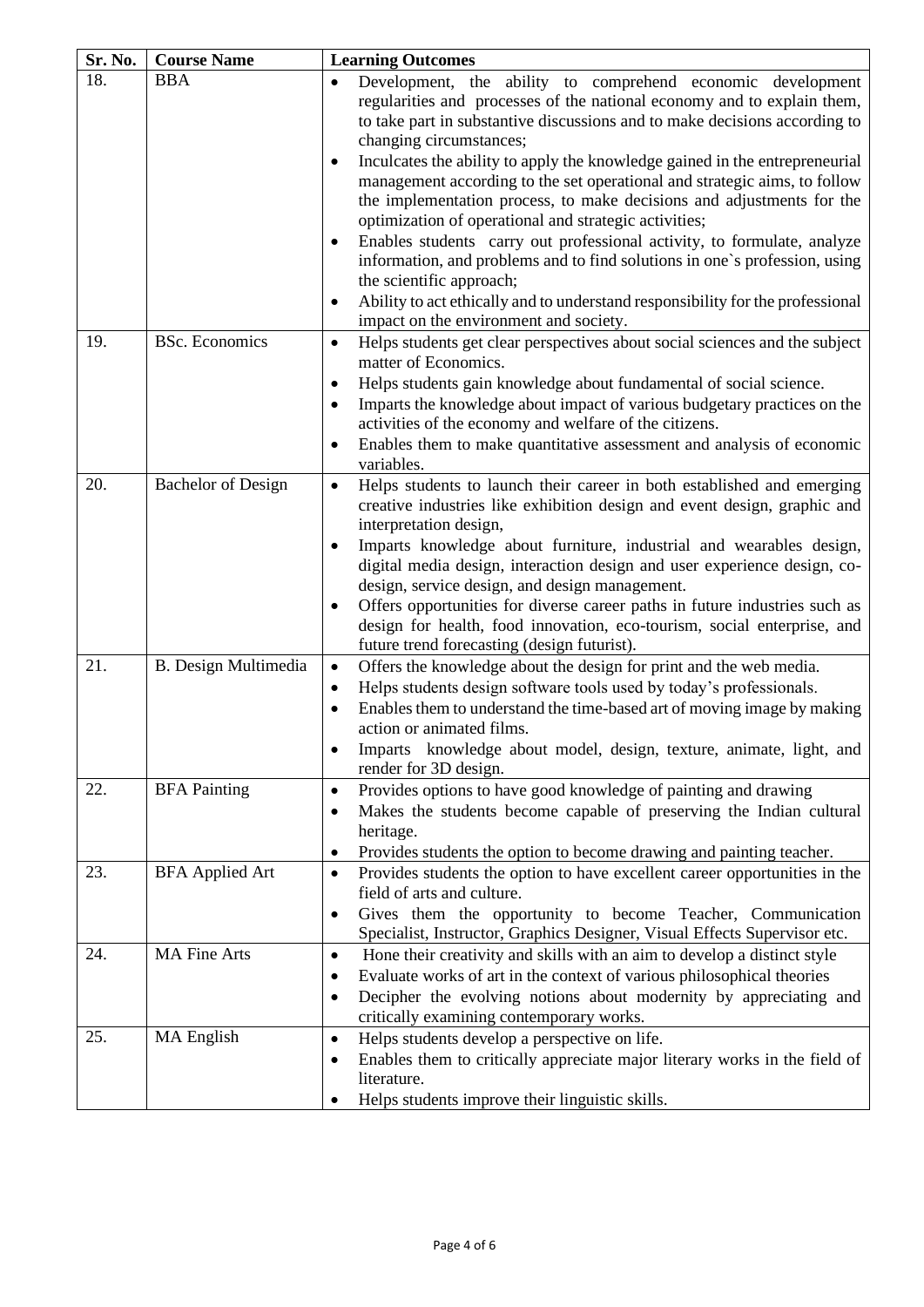| Sr. No. | <b>Course Name</b>        | <b>Learning Outcomes</b>                                                                                                                                  |
|---------|---------------------------|-----------------------------------------------------------------------------------------------------------------------------------------------------------|
| 26.     | MA Punjabi                | Examines the relationship of literature with history, society, culture and<br>$\bullet$                                                                   |
|         |                           | human behaviour.                                                                                                                                          |
|         |                           | Offers capacity to undertake professional content writing or creative<br>$\bullet$                                                                        |
|         |                           | writing.                                                                                                                                                  |
|         |                           | Apply research methods for meaningful research in language and literature<br>$\bullet$                                                                    |
| 27.     | <b>MA</b> Tourism         | Recognizes and manages professional issues in organizations in tourism<br>$\bullet$                                                                       |
|         | Management                | Works in an independent and organised manner, sets goals, and plans and<br>$\bullet$                                                                      |
|         |                           | implements solutions to diverse problems.<br>Helps students communicate the importance of ethical and responsible                                         |
|         |                           | $\bullet$<br>practices in tourism and hospitality and initiate efforts to increase the level                                                              |
|         |                           | of responsible management in their profession and/or organizations.                                                                                       |
| 28.     | <b>MAJMC</b>              | Demonstrates an understanding of mass communication concepts and its<br>$\bullet$                                                                         |
|         |                           | theories.                                                                                                                                                 |
|         |                           | Provides knowledge, Developes skills, teaches and reinforces attitudes and<br>٠                                                                           |
|         |                           | professional conduct.                                                                                                                                     |
| 29.     | M.Com                     | Acquaints students with conventional as well as contemporary areas in the<br>$\bullet$                                                                    |
|         |                           | discipline of Commerce.                                                                                                                                   |
|         |                           | Enables the students to conduct business, to take up accounting and<br>$\bullet$                                                                          |
|         |                           | auditing practices, role of regulatory bodies in corporate and financial                                                                                  |
|         |                           | sectors and to comprehend the nature of various financial instruments.                                                                                    |
|         |                           | Provides in-depth understanding of all core areas specifically Advanced<br>$\bullet$<br>Accounting, International Accounting, Management, Security Market |
|         |                           | Operations and Business Environment, Research Methodology and Tax                                                                                         |
|         |                           | planning.                                                                                                                                                 |
| 30.     | M.Sc. Computer            | Teaches work in a collaborative manner with others in the team,<br>$\bullet$                                                                              |
|         | Science                   | contributing to the management, planning and implementation of a                                                                                          |
|         |                           | computer system                                                                                                                                           |
|         |                           | Provides advance knowledge through innovation and knowledge creation<br>$\bullet$                                                                         |
|         |                           | in the field of computer science.                                                                                                                         |
|         |                           | Offers career opportunities like teaching, banking, software development<br>$\bullet$                                                                     |
|         |                           | etc.                                                                                                                                                      |
| 31.     | M.Sc. Internet Studies    | Students acquire the potential knowledge about the web development<br>$\bullet$                                                                           |
|         |                           | Imparts knowledge about every aspect of website designing and<br>$\bullet$                                                                                |
|         |                           | development.<br>Offers positions in web development organization and online marketing.<br>٠                                                               |
| 32.     | M.Sc. Fashion             | Students refine and strengthen their individual creative vision as well as<br>$\bullet$                                                                   |
|         | Designing                 | to address the challenge of designing for existing fashion brands.                                                                                        |
|         |                           | Students understand the complexity of the fashion system at all levels<br>$\bullet$                                                                       |
|         |                           | They grow a mature awareness of various professions across its value<br>$\bullet$                                                                         |
|         |                           | chain and envisions the future of the Industry.                                                                                                           |
| 33.     | M.Design                  | Helps students find positions in industries such as marketing and<br>$\bullet$                                                                            |
|         | (Multimedia)              | advertising                                                                                                                                               |
|         |                           | Students produce solutions to specified briefs and build a potential<br>$\bullet$                                                                         |
|         |                           | portfolio of work.                                                                                                                                        |
|         |                           | Imparts knowledge of creative and technical aspects of multimedia.<br>$\bullet$                                                                           |
| 34.     | PG Diploma in             | Caters to the needs of increasing job opportunities in television channels,<br>$\bullet$                                                                  |
|         | <b>Applied Art</b>        | film industry and media houses.                                                                                                                           |
|         |                           | Equips the students with the skills and intricacies in the key areas of<br>$\bullet$                                                                      |
|         |                           | Applied Art, such as advertising, graphic design, web designing,                                                                                          |
| 35.     | PG Diploma in             | photography, illustrations, and making an Ad. Portfolio.<br>This course will equips the students with the skills and makes them aware<br>$\bullet$        |
|         | <b>Financial Services</b> | of the intricacies of Banking & Insurance Companies.                                                                                                      |
|         |                           |                                                                                                                                                           |